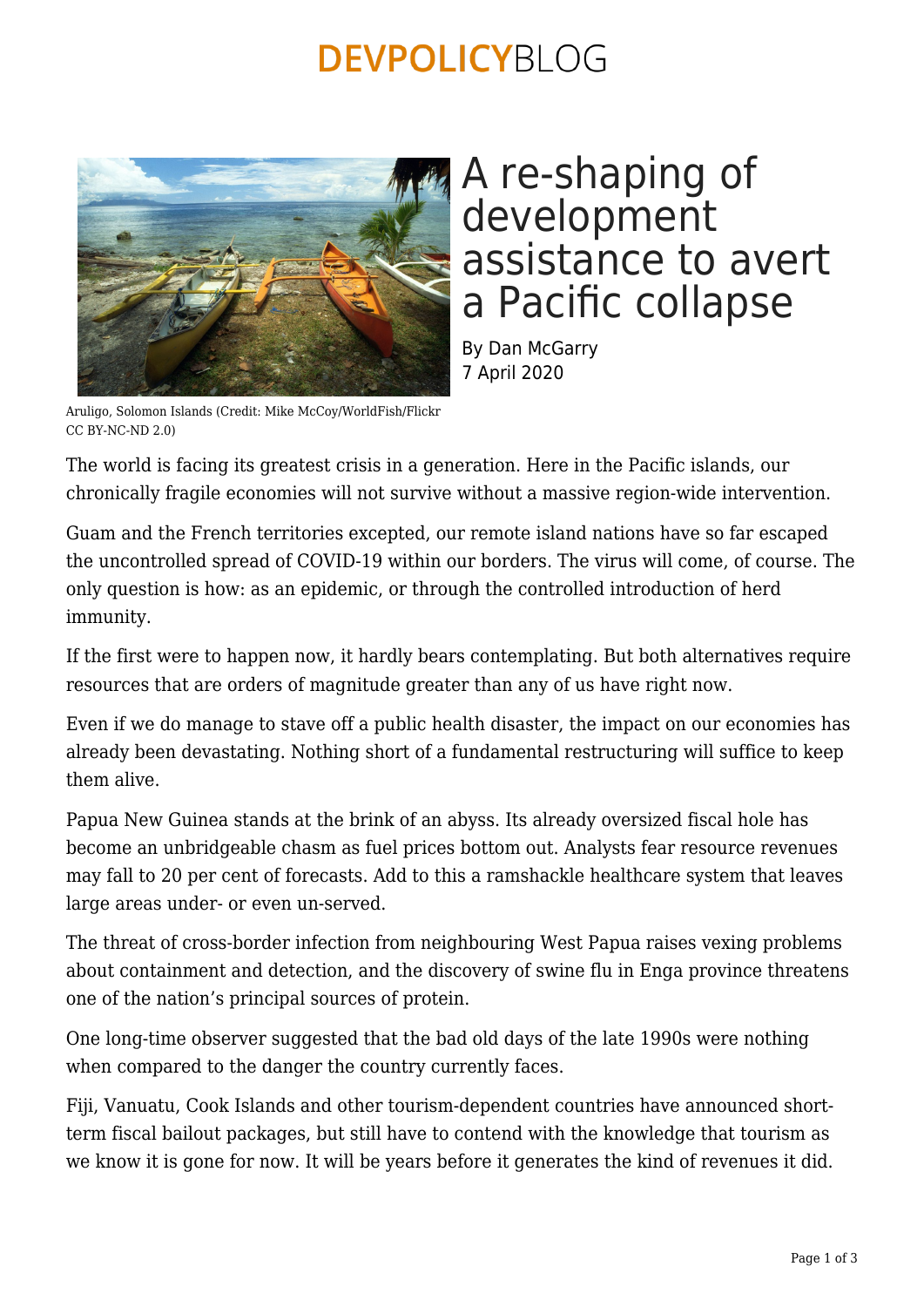# **DEVPOLICYBLOG**

Samoa and Tonga are debt-ridden and rely heavily on remittances. It's hard to see how anything short of wholesale debt forgiveness will suffice for them.

Solomon Islands' resource base may shelter them somewhat from mid-term economic shocks, but they are unequipped to handle even a localised outbreak of COVID-19.

Breakdowns in health services or local security could cause instability in any of these nations. Apprehensive governments are already preparing contingencies, and Fiji has deployed unarmed army units around key locations.

Countries depending on tourism and remittances have limited options. Revenues are drying up, yet they have no choice but to spend. The situation is clearly unsustainable, and they lack the means to complete the restructuring that will be necessary to avoid collapse in the mid-term.

The IMF's Managing Director Kristalina Georgieva, already scrambling to provide support to Haiti and other vulnerable nations, suggested to G20 ministers that a scaled-up version of the Ebola response to West African nations would be needed. This involved forgiving or restructuring large chunks of foreign debt.

It's not yet clear whether the stakes are understood by G20 leaders. Full credit to Scott Morrison, who [raised his concerns](https://www.pm.gov.au/media/extraordinary-g20-leaders-summit) about the Pacific island region with his peers in the leaders' summit last week. His office is preparing a region-wide intervention.

There is consensus in Canberra that a large-scale response is needed to both the health and economic crises facing the Pacific. They are prepared to lobby multilateral institutions to play a key role. As large as Australia looms in the Pacific, they know they can't do this alone.

Existing DFAT commitments will be honoured. Many will be refocused on the COVID-19 response. But it's hard to see how any additional resources will be made available in the short term.

Regardless, the tools that Australia brings to bear in the Pacific must change. The Australian Defence Force is needed at home, and even if some assets are deployed, they will have to be positioned so they can respond to competing priorities.

The old tactic of flooding the zone with technical advisors won't work either. Nobody wants to be separated from their family at a time like this, and few would dare to bring them here. Moreover, every single skill set required to combat disaster in the Pacific is already required at home.

There is a silver lining: this situation will allow more Pacific islanders (finally!) to apply their